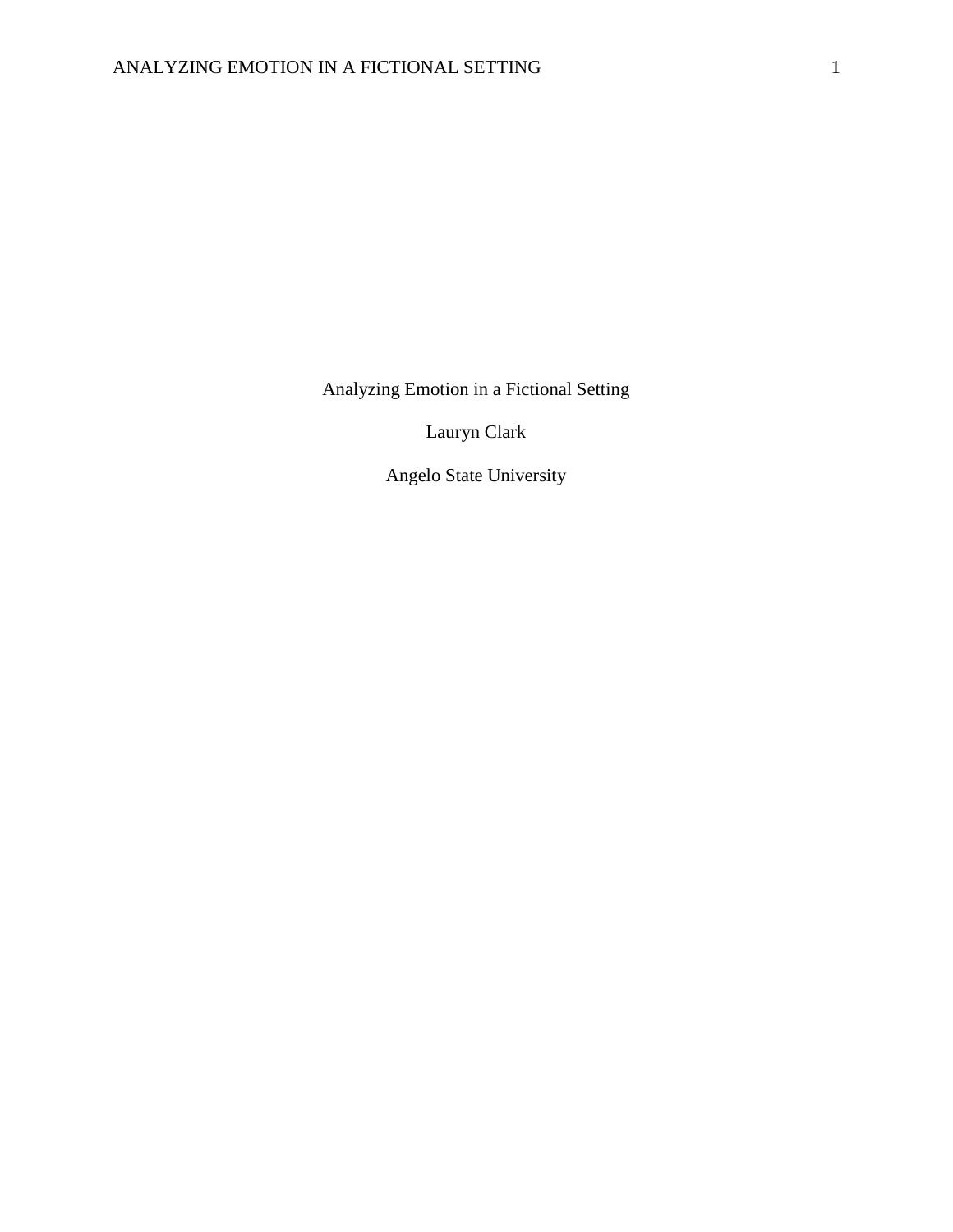# Analyzing Emotion in a Fictional Setting

The purpose of this study was to evaluate the effect of the Spotlight Effect and gauge whether the anxiety associated with situations in which the Spotlight Effect would be highly prevalent was higher in freshman students compared to senior students. The Spotlight Effect is a phenomenon in which "people believe that the social spotlight shines more brightly on them than it really does" (Gilovich et al., 2000, p. 211). This present study provides an extension to prior research as a quantitative intake on predicted anxiety that would be due to the Spotlight Effect supporting research of the prevalence of the phenomenon. In general, it is common to care about appearance and feel embarrassed, but does the level of emotion felt in response match how observers perceived the mishap? When walking into the wrong classroom is everyone going to remember the mistake if they have no idea who someone is to begin with? When getting dressed, is it so important what one wears besides whether dressing for a casual or professional day? And one of the most common fears, a bad hair day, does everyone critique one's hair as much as the individual does? This study seeks to find if the level of anxiety in each of these fictional settings and compare the predicted anxiety across graduating classes.

Gilovich and colleagues completed multiple studies on the Spotlight Effect along with different teams. In this study we review two studies. The primary study we will analyze, five studies were conducted by the experimenters in total; however, the first study applies more directly to the study we will conduct. In study one, the researchers had the participants wear "embarrassing shirts" and "briefly enter a room in which other participants were assembled" (Gilovich et al., 2000, p. 212). The researchers predicted "predicted that people would be so consumed with their own knowledge of the shirt and the embarrassment it engendered that they would be unable to accurately assess how noticeable it was to others" and "that they would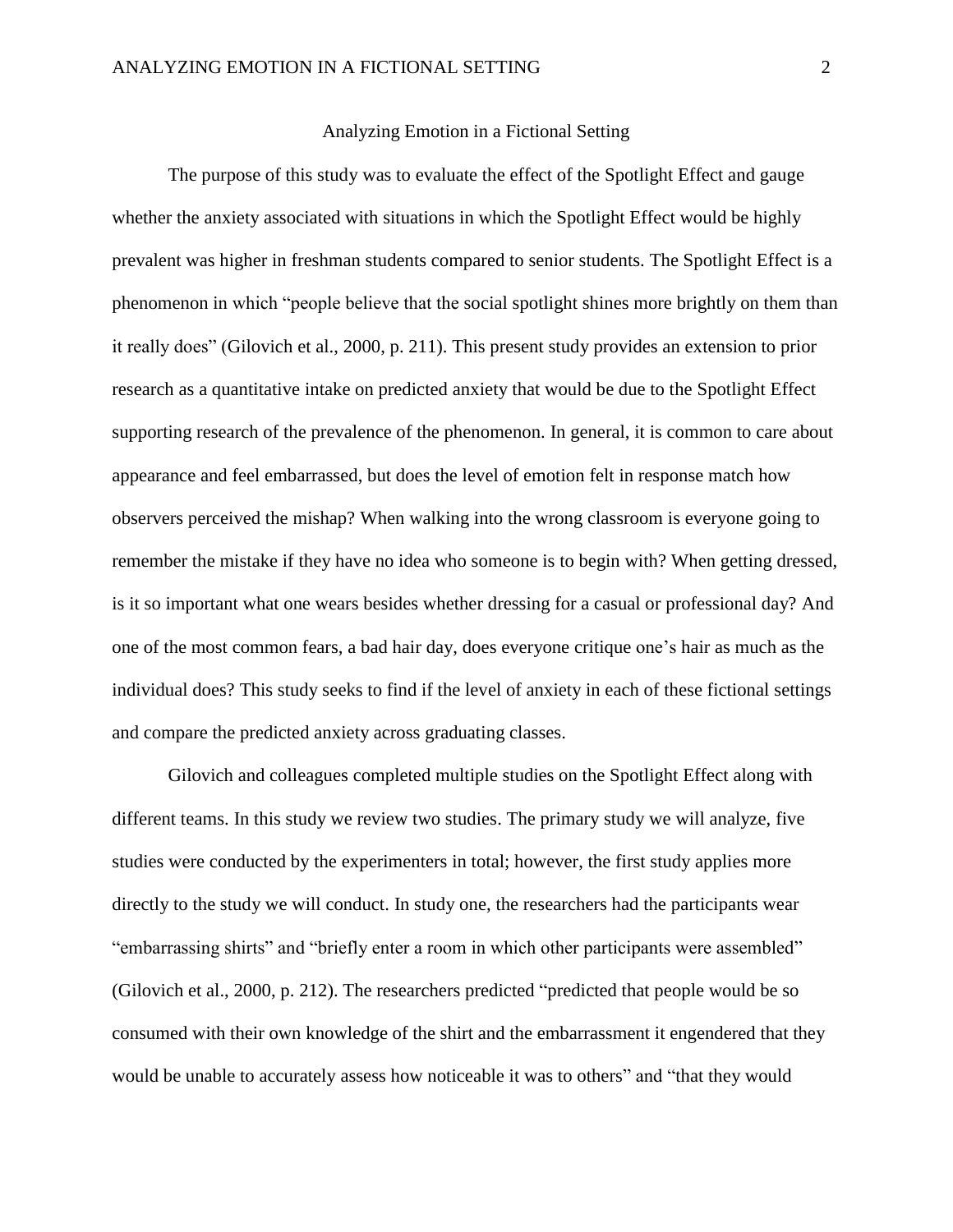overestimate the number of people who noticed their shirt" (p. 212). The procedure involved each participant arriving for the experiment and being told that they will be filling out a questionnaire and sitting until the target participant arrived for the study to begin. The experimenter told the target participant they will be wearing a large shirt with the face of an unpopular musician, agreed upon in early interviews, Barry Manilow. Each target participant was then instructed to enter a room with the other participants, while wearing the shirt, and then the experimenter in the room with the others would allow the target participant to enter, pull up a chair to the table facing the others and then say "on second thought the others are farther ahead so maybe it would be better for you to wait outside for a moment," (p. 212) and then finally the target participant was asked a few questions, told that the study was on incidental memory, provided predictions for how noticeable the shirt was, and then the participant was debriefed. The other participants were also asked in they remembered what was on the target participants shirt and told that the study focused on incidental memory and were debriefed after their responses. The results of the study were aligned with the hypothesis: "The average estimate made by the targets was exactly twice as high as the average accuracy rate of the observers" (p. 213).

In another study by Gilovich and colleagues, an experimenter asked participants to rate themselves and others' physical appearance for the day of the experiment, not in terms of attractiveness but how their appearance was, and rate how they predicted the group would rate their appearance on that day. They hypothesized that participants would assume that the ratings from other participants pertaining to their appearance for that day would be more "variable" than the ratings from other participants were. The study was replicated three times with separate groups including different variations of ratios of women to men. After a few weeks of the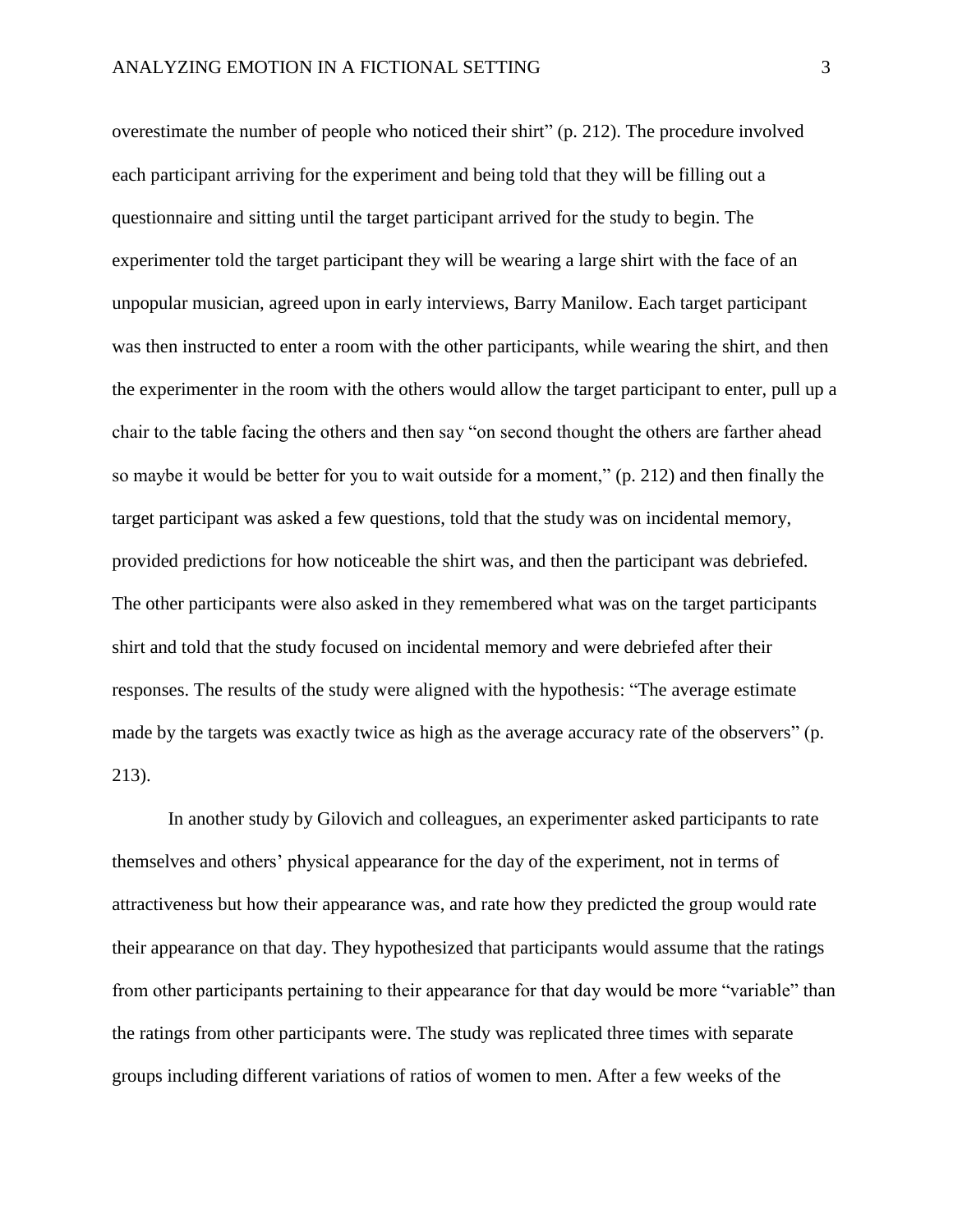participants meeting and having time to gauge one another's attractiveness, an experimenter arrived unannounced and introduced the concept of having good appearance days and bad appearance days and instructed the group to rate everyone in the group in terms of what kind of day they think they are having. The group rated everyone on a 7-point scale with one being "much worse than average," four being "perfectly average," and seven being "much better than average". Next, an experimenter asked participants to rate what kind of day they thought they were having appearance-wise as others would rate them on that same scale. The experimenter collected the questionnaires, thanked the group for their participation, and specifically did not mention returning so that the participants could not plan to tamper with how they looked on any given day affecting the study. The researcher returned four more times and repeated the process. Using standard deviation "across the five sessions" and on the individual level, the results and conclusion of the study supports the hypothesis "that people believe that the variability in their appearance is noticed by others more than it actually is" (p. 95). Both of Gilovich and colleagues' studies we examined here are indicative of the generality of the Spotlight Effects prevalence and the severity of overestimating the potential critiques of observers.

Third, we examined a study from Brown and Stopa (2007) in which they "predicted that socially anxious participants would report higher levels of the Spotlight Effect and the illusion of transparency during a memory task that was performed under high compared to under low social-evaluative conditions" and "that participants would underestimate their task performance and evaluate it in a more negative way under high compared to under low social-evaluative conditions" (p. 808). The study was conducted by the experimenters using a between-subjects design and divided subject to high and low social-evaluative conditions. Each participant was videotaped performing a brief memory task and informed that the video would be evaluated by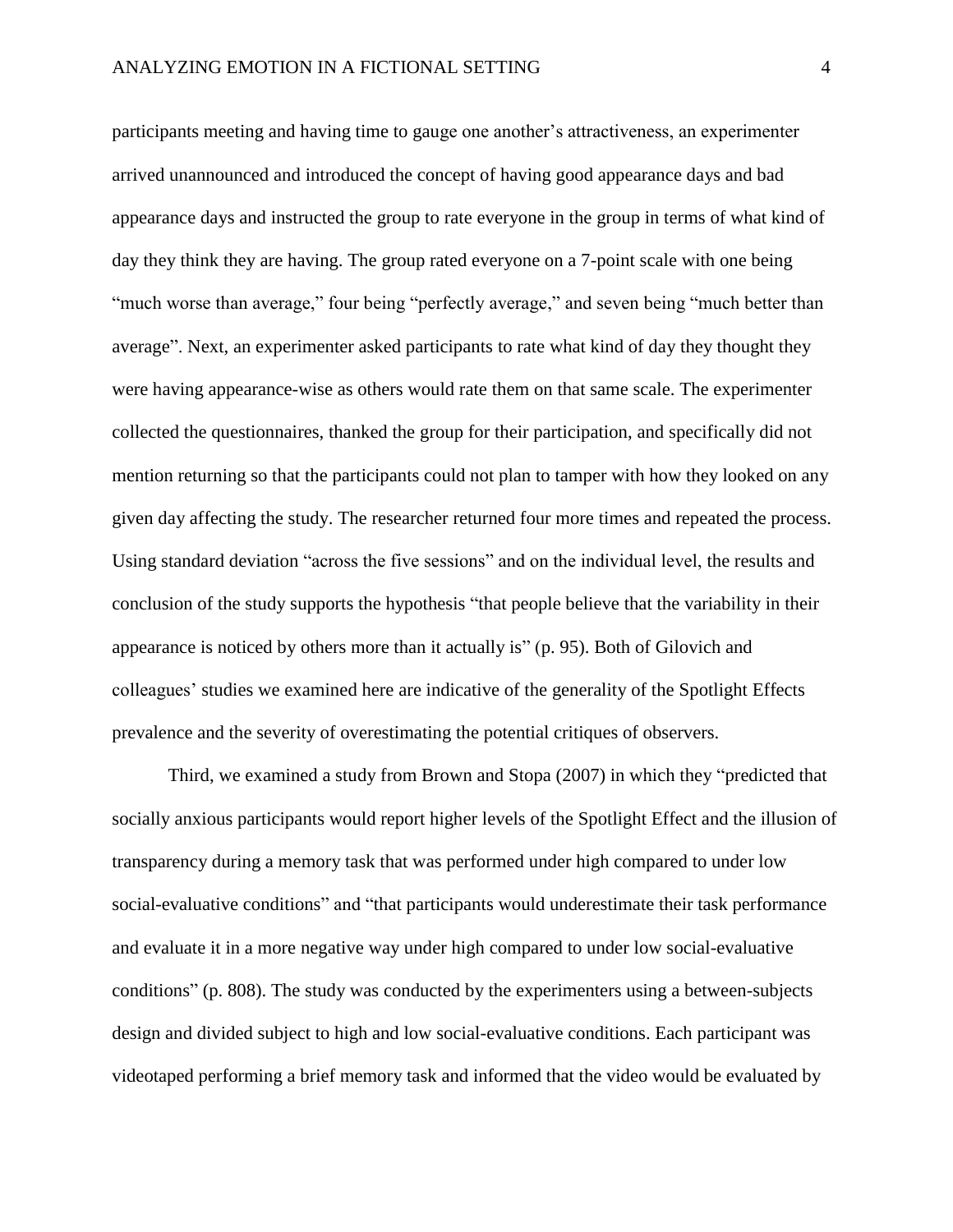experts. In the high social-evaluative condition, participants performed a memory task, were videotaped and informed that experts would be reviewing the tape. In the low social-evaluative condition, participants were secretly videotaped and told that the experimenter was only interested in coding the number of events recalled. After, participants completed assessments on "fear of negative evaluation and depression" (p. 808). Furthermore, "an independent assessor, who was blind to the experimental conditions, watched videotapes of participants' task performances and completed an assessor's version" (p. 811) of the assessment. Brown and Stopa concluded that the results of the study were consistent with their hypothesis; however, there was no significant difference between the high social-evaluative condition and the low-social evaluative condition in terms of the Spotlight Effect. This study highlights the effect of personal anxiety from the Spotlight Effect overshadowing the effects of manipulating being more intensely or less intensely observed.

In the present study, we will present a questionnaire to participants in which they will rate what they predict their anxiety response to be in each theoretical situation based on a 7-point scale. At the end of the questionnaire there are demographic questions including a question in which each participant will indicate their grade level. Based on previous research, we hypothesize that freshmen college students will experience more Spotlight Effect anxiety than upperclassmen; therefore, an analysis of the data should indicate that as the grade level increases, Spotlight Effect anxiety will decrease.

# **Method**

### **Participants**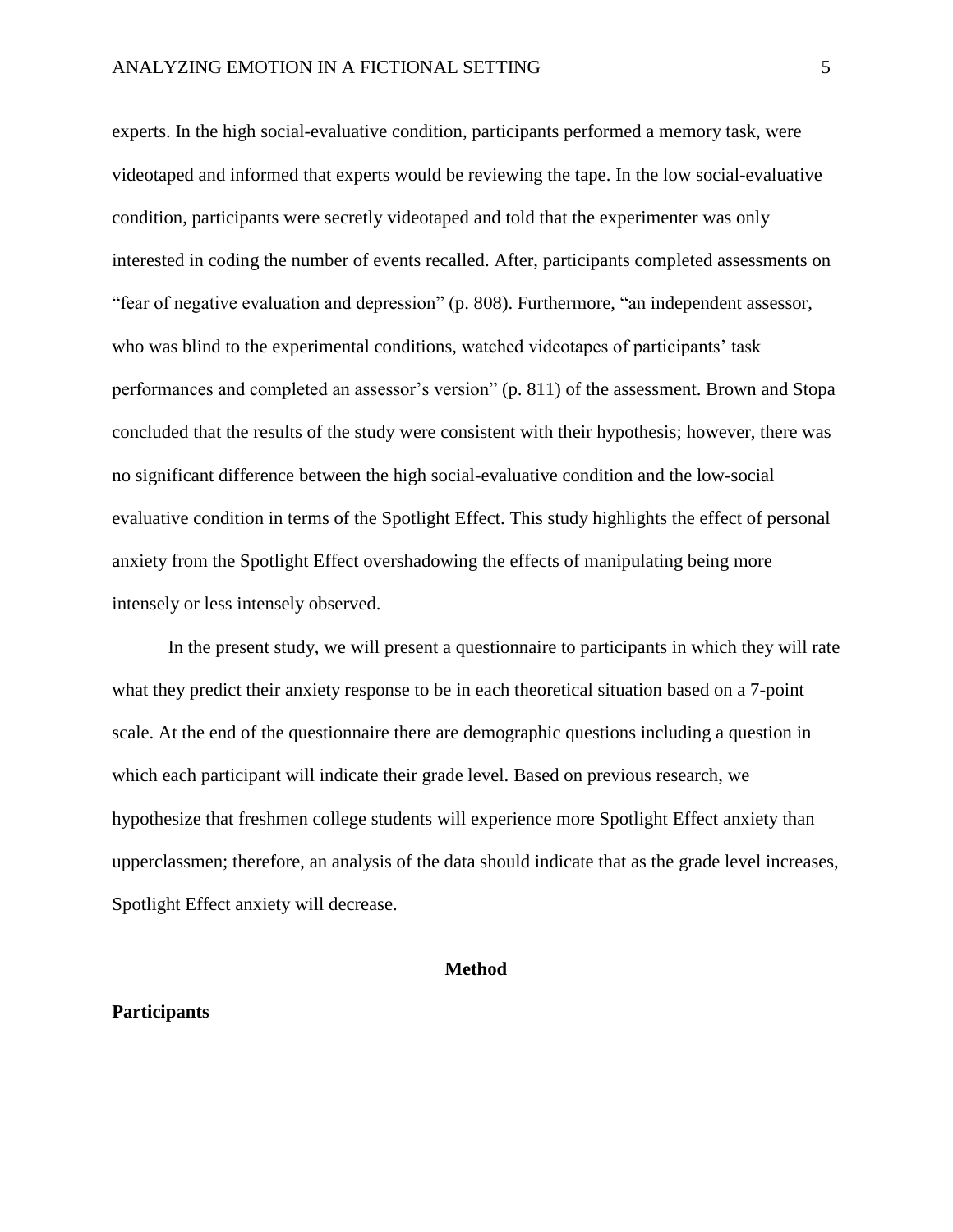Participants were recruited through an online software known as Sona. The research study is posted to the software, and participants may join voluntarily. In this study, 12.1% were men, 87.1% were women, and 0.9% are non-binary/other. Out of these participants, 0.9% are Native American or American Indian, 1.7% are Asian/Pacific Islander, 4.3% are Black or African American/not of Hispanic origin, 48.3% are White or Caucasian/not of Hispanic origin, 37.1% are Hispanic or Latinx, 6.0% are Biracial, 0.9% are other/ not listed, and 0.9% prefer not to answer. Ages in this study range from 18 to 29 ( $M = 19.48$ ,  $SD = 1.87$ ). Furthermore, the student classification consisted of 50.0% being Freshmen, 25.0% being Sophomores, 14.7% being Juniors, and 10.3% being Seniors.

## **Design**

In this study we use a correlational design to analyze whether there is a relationship between anxiety due to the Spotlight Effect and student classification. This study does not predict causation and only looks at the relationship between the two variables.

#### **Stimuli**

This study uses written stimuli to elicit an emotional response in the participants in which they predicted their anxiety in these fictional scenarios. Scenarios consisted of situations that college students may have experienced in which the participant would feel that all eyes are on them, or all eyes could be on them, and it is unwanted attention that could elicit some anxiety in the participant. For example, "*While listening to a lecture, you drop your pencil and it rolls five feet away, forcing you to get up to retrieve it. On a scale of 1-7, with 1 being not anxious at all and 7 being extremely anxious, how would you rate your anxiety in this scenario?*"

#### **Measures**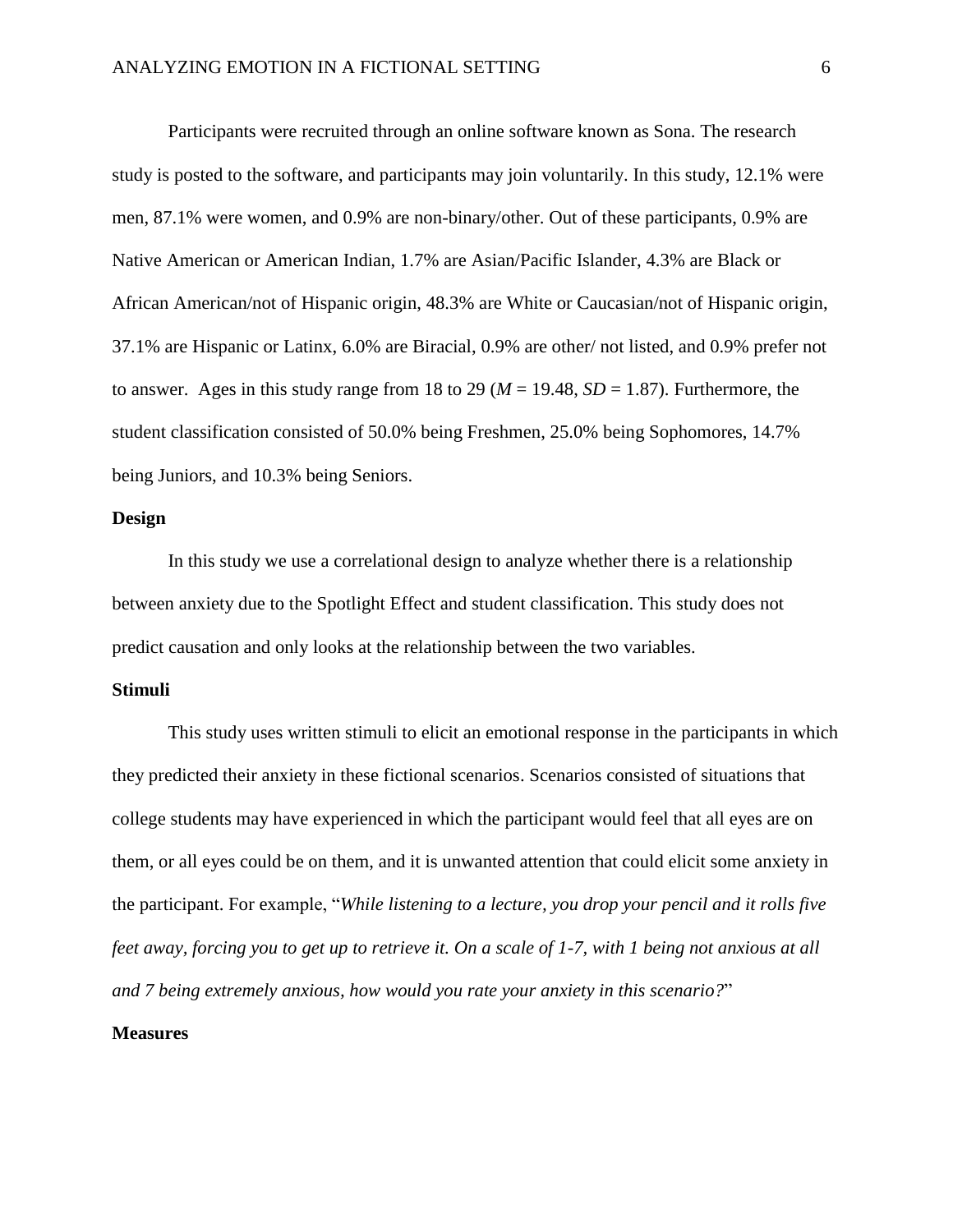The questionnaire was designed to measure the relationship between anxiety due to the Spotlight Effect and student classification. The responses are on a Likert type scale of 1-7 with 1  $=$  not at all anxious and  $7 =$  extremely anxious. Questions were created with the key goal of writing fictional scenarios that could elicit Spotlight Effect anxiety. Here are a few sample questions:

*"While listening to a lecture, you drop your pencil and it rolls five feet away, forcing you to get up to retrieve it. On a scale of 1-7, with 1 being not anxious at all and 7 being extremely anxious, how would you rate your anxiety in this scenario"* and *"You get to class and sit down in time for the lecture, yet you notice you are wearing two different shoes of the same color. On a scale of 1-7, with 1 being not anxious at all and 7 being extremely anxious, how would you rate your anxiety in this scenario?"* 

## **Procedure**

Participants were recruited using Sona, an online recruiting tool used by the psychology department. The data were collected using an online software called Qualtrics, which is a secure platform for collecting online data. First participants were presented with a consent form, and next participants responded to the survey questions. After completing the survey, participants were debriefed on the study and its intent as well as contact information for the faculty in charge if participants had any questions.

## **Results**

Our hypothesis states that freshman college students will experience more Spotlight Effect anxiety than upperclassmen. We hypothesize that, as the grade level increases, Spotlight Effect anxiety will decrease. To evaluate our hypothesis, we used an independent samples t-test to compare the freshman and senior groups. Upon analysis, the results do not reflect the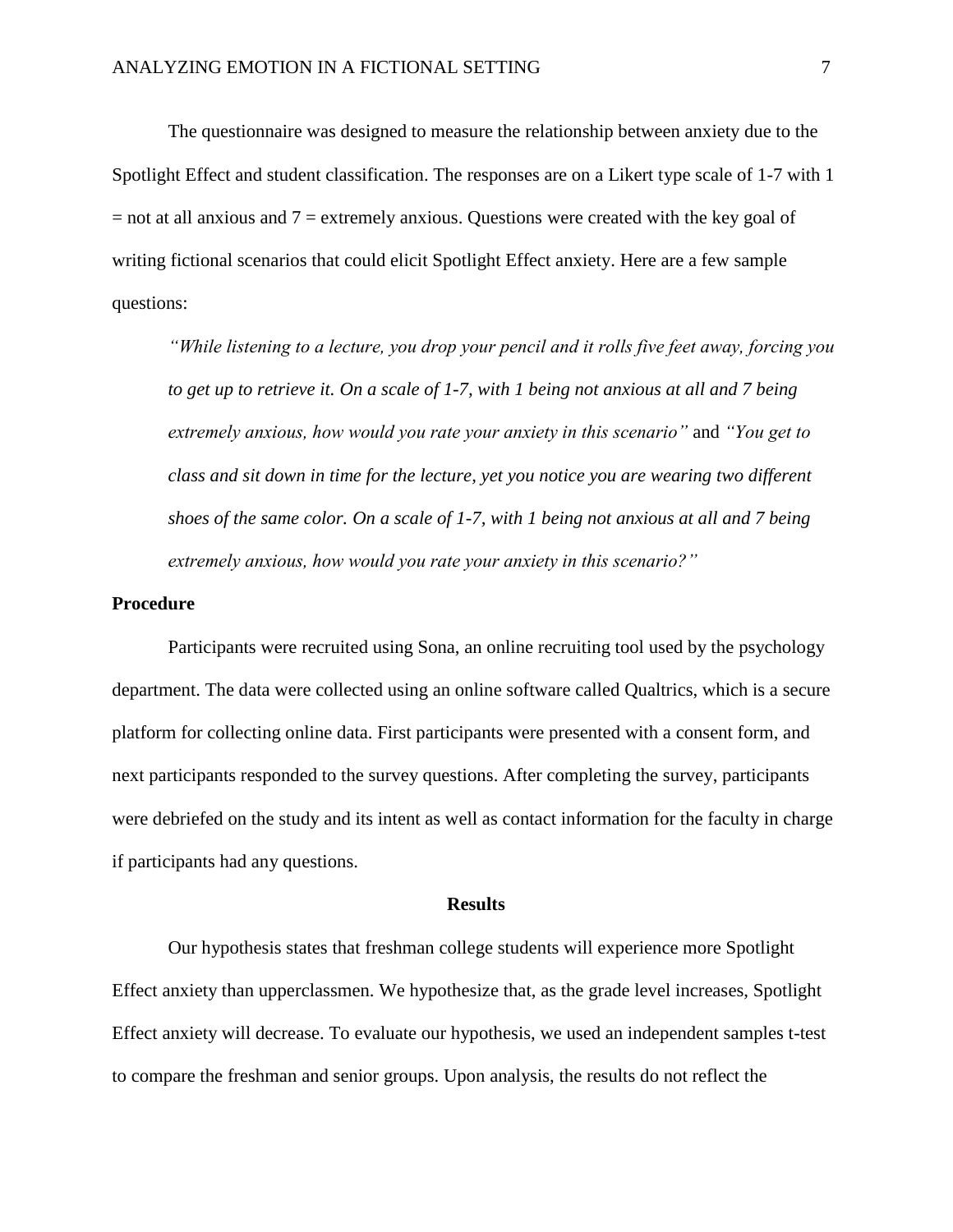hypothesis. There are no significant differences between the responses of Seniors (*M* = 4.65, *SD*   $(68) = 0.84$ ) and Freshman (*M* = 4.31, *SD* = .99), *t* (68) = 1.09, *p* = .28, *d* = .37.

Although not a part of our hypothesis, there is a significant difference between the Spotlight Effect anxiety of men ( $M = 3.71$ ,  $SD = 1.19$ ) and women ( $M = 4.49$ ,  $SD = .88$ ),  $t(113)$  $= 2.98, p = .004, d = .75.$ 

# **Discussion**

Our hypothesis states that freshman college students will experience more Spotlight Effect anxiety than upperclassmen. We hypothesize that, as the grade level increases, Spotlight Effect anxiety will decrease. Our hypothesis was not confirmed by the study. We did not find a significant difference in Spotlight Effect anxiety between classes, but we did find a significant difference in Spotlight Effect anxiety between males and females.

I suspect that our hypothesis was unsupported in the study because Spotlight Effect anxiety should be common throughout all classes. According to multiple definitions, it generalizes that people experience anxiety due to thinking there is more attention on them than there actually is. This effect can certainly be heightened by social anxiety, but in general the theory is that everyone is focused on what others are perceiving of them.

This study was also theoretical. Other studies reviewed in preparation for this study included placing subjects in actual situations. It is possible that the participants could have underestimated their real reaction. In order to understand that possibility, I would suggest completing this study again in tandem with asking participants to be a part of being placed in actual situations. This would provide statistics for predicted results and provide statistics for actual Spotlight Effect anxiety results.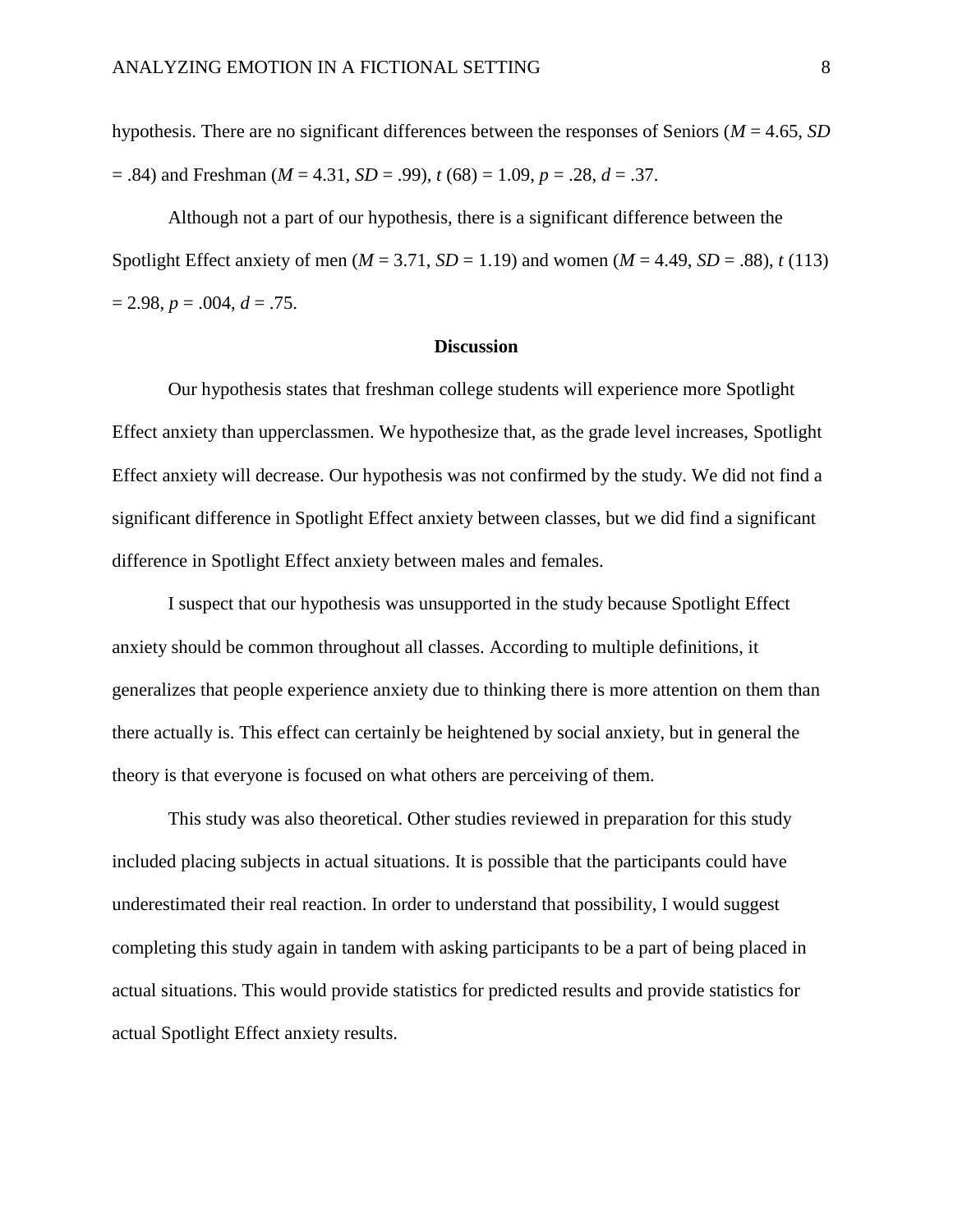Because all of the research we analyzed prior to the study was produced in a lab setting, this study does not quite relate well to the previous studies. This study cannot negate or corroborate the previous findings of Spotlight Effect Anxiety, because it was produced in a hypothetical questionnaire and is correlational.

Our study was rather limited because it was correlational. If I conducted this study again, I would proctor the same questionnaire again, but I would additionally have the experimental element of putting participants and actual situations in the lab setting that they could relate their real response. This would provide better statistics to understand if there was a reason why there where no significant results in a hypothetical situation but there are significant results for other studies in which there are actual experimental events happening.

This research in not contributory to the study of the Spotlight Effect. It is correlational, and correlation does not equal causation. Unfortunately, there is not much value, except maybe suggesting that another study could be conducted to evaluate if there is a significant underestimation anxiety. This study also reinforces that experimental research that provides evidence is important for understanding the most real and accurate effects.

Even though this study's hypothesis was not supported, there was at least a significant difference between the Spotlight Effect reports of males and females. I think that this could be an interesting impetus to study the differences in societal pressures between males and females that influence social anxieties like the Spotlight Effect. Lastly, this study reinforces the importance of experimental evidence to support findings that may be more beneficial to the study of Spotlight Effect anxiety. The better the research, the better psychologists will be able to understand and have evidence to help more vulnerable people such as people with social anxiety.